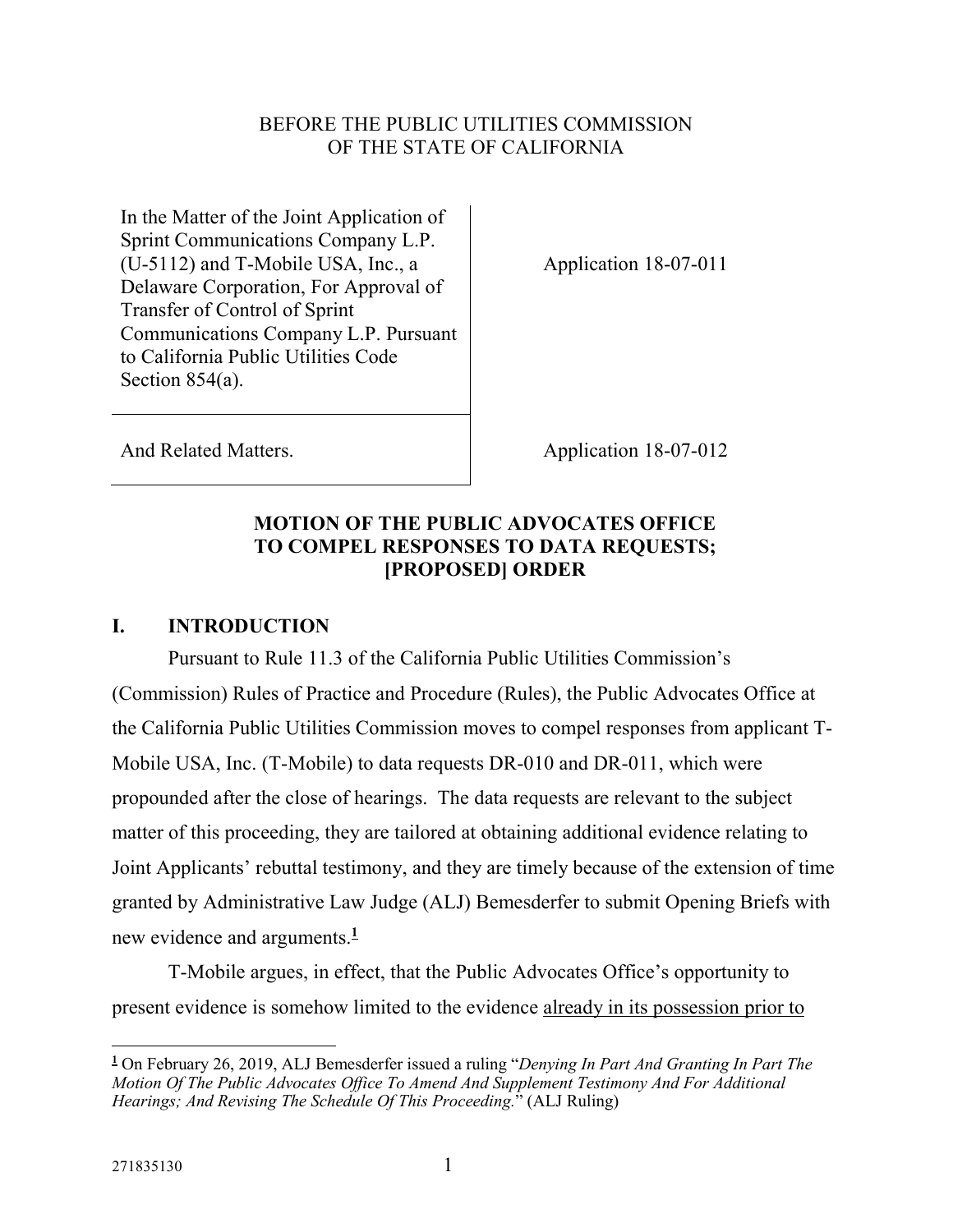receiving Joint Applicants' rebuttal testimony. This is illogical on its face and contrary to the February 26, 2019 Ruling.

The Public Advocates Office has broad discretion to compel at any time any information it "deems necessary to perform its duties" in this proceeding.<sup>2</sup> It is necessary to obtain supplemental and clarifying information regarding the voluminous rebuttal testimony served by T-Mobile on January 31, 2019, 4 business days prior to the first day of evidentiary hearings. Discovery has never been deemed closed in this proceeding. Unless the ALJ specifically determines that discovery is closed, Public Utilities Code Section 309.5 allows the Public Advocates Office to propound discovery at any time.

Together with Sprint, T-Mobile (Joint Applicants) served thousands of pages of evidence and testimony in their rebuttal testimony that was not provided in their wireless Application. On February 4,<sup>3</sup> the Public Advocates Office filed a request to amend and supplement its testimony with additional evidence and arguments in response to the testimony it had not seen before, and to hold additional hearings so that such new evidence could be reviewed and entered into the record in this proceeding. In opposition to the motion, Joint Applicants stated "to the extent that Cal PA and other parties wish to comment on any of the testimony introduced in these proceedings to date, including the Joint Applicants' rebuttal testimony, they will be free to do so in their opening and reply briefs."

The Public Advocates Office's motion was partially granted and partially denied. The ALJ did not schedule additional hearings; however, the ALJ granted the Public Advocates Office's request to amend and supplement its testimony with "additional

 $\overline{a}$ 

<sup>&</sup>lt;sup>2</sup> Pursuant to Public Utilities Code Section 309.5, the Public Advocates Office has broad discretion to at any time "compel the production or disclosure of any information it deems necessary to perform its duties from any entity regulated by the commission." However, the Public Advocates Office understands the time constraints of this proceeding.

<sup>&</sup>lt;sup>3</sup> February 4 was the day before hearings, 3 business days after receipt of Joint Applicants' rebuttal testimony.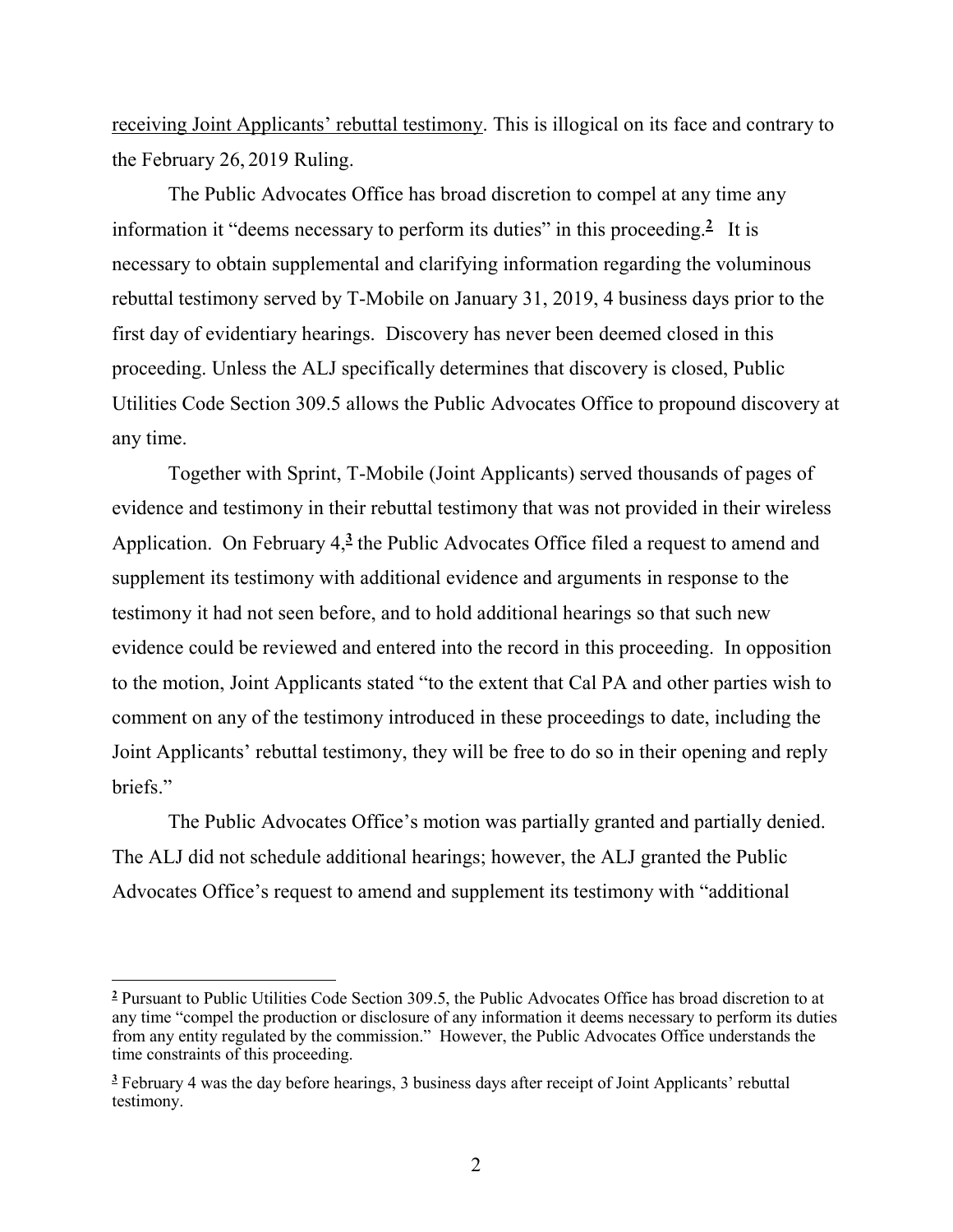evidence and arguments," on the condition that it must be included in the Opening Brief.**<sup>4</sup>** In anticipation that the motion would be granted, after the close of hearings the Public Advocates Office continued to propound discovery aimed to supplement and clarify Joint Applicants' rebuttal testimony in order to provide additional evidence and arguments.**<sup>5</sup>**

However, in response to the Public Advocates Office's Data Requests to T-Mobile DR-010 and DR-011, T-Mobile provided only objections and no substantively responsive answers. T-Mobile's objections are unfounded and inappropriate. T-Mobile's objections include:**<sup>6</sup>**

- Not relevant, and not reasonably calculated to lead to the discovery of relevant information because the data request question has no bearing on the merger;
- "Untimely and unduly burdensome" because "Cal PA failed to seek the requested information until after the conclusion of the hearings;"
- "Procedurally improper and inconsistent with basic principles of due process as… all testimony has been submitted and admitted into the record, and the hearings for these proceedings have been concluded";
- "Cal PA was clearly aware of this subject prior to the submission of any rebuttal testimony… there is no justification for seeking such information at this stage in the proceeding;"
- The data request "appears to be an improper attempt to extend the procedural schedule established by the Commission for these proceedings and divert T-Mobile from the important task of preparing its post-hearing brief."
- That the subject matter was generally covered in past responses to data requests (although T-Mobile acknowledged that specific questions were not answered).

<sup>-</sup>**4** ALJ Ruling dated February 26, 2019.

<sup>&</sup>lt;sup>5</sup> [cite to comcast merger?]

**<sup>6</sup>** Copies of T-Mobile's responses to DR-010 and DR-011 are attached to this motion, and include the questions asked. DR-010 was served on February 14, 2019, and DR-011 was served on February 19, 2019.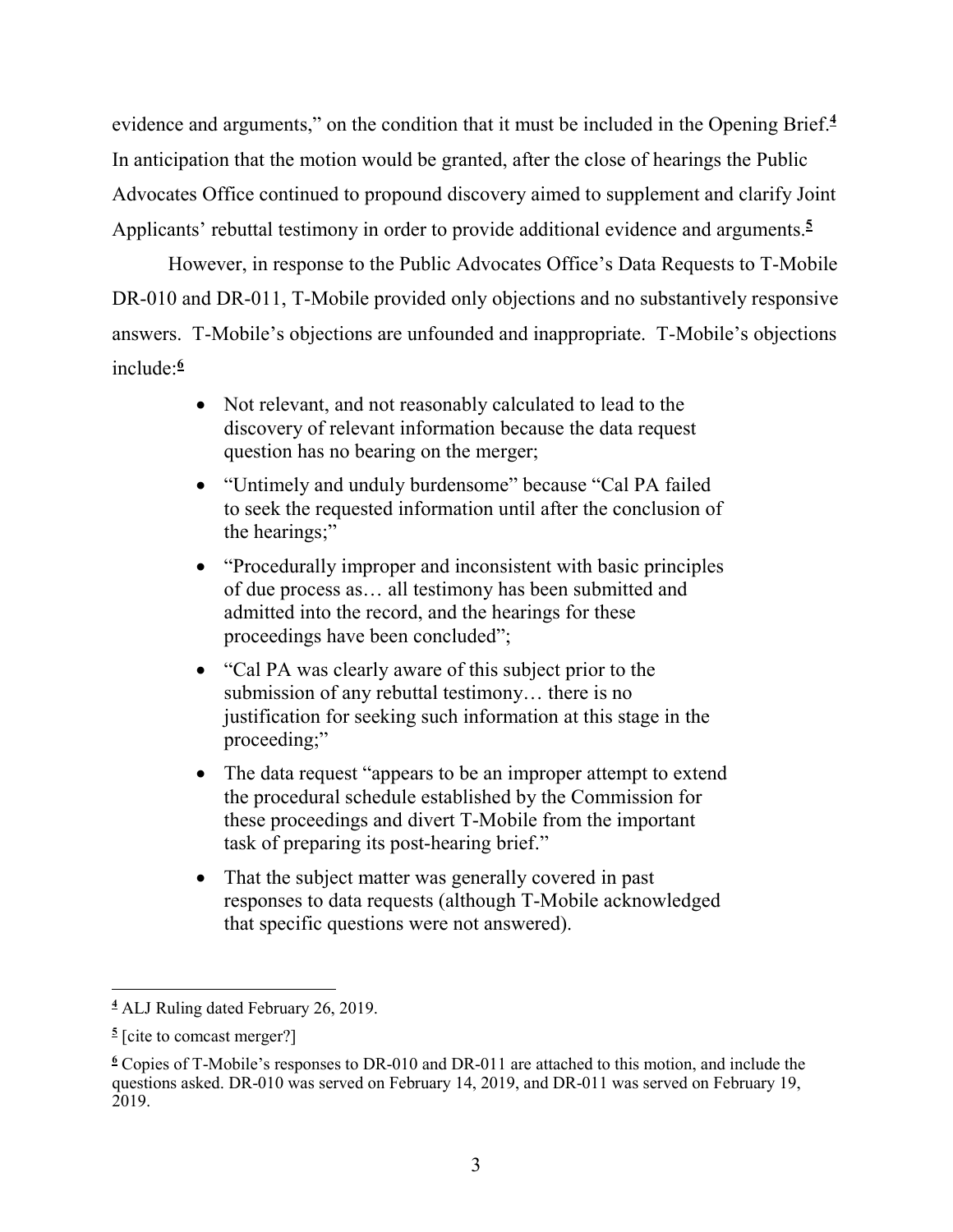These objections are unfound and meritless. As discussed below, the data requests are relevant to various aspects of the merger and more specifically relevant to the rebuttal testimony submitted by Joint Applicants. Most of the objections appear to be based on the erroneous premise that the record was established at the hearings and there can be no new evidence introduced after the hearings are concluded. The ALJ's Ruling directly contradicts that premise – it did not close the record, deem the case submitted, or cut off discovery. The ALJ Ruling gave the Public Advocates Office the opportunity to amend and supplement its testimony with "new rebuttal arguments and evidence in its opening brief"**<sup>7</sup>** , therefore it follows that discovery remains open. Submission of new evidence at this point is now timely and permitted because of the ALJ Ruling.

Consistent with the February 26, 2019 ALJ Ruling (ALJ Ruling), the Public Advocates Office staff tailored its new data requests to the subjects covered in Joint Applicants' rebuttal testimony. In general, the Public Advocates Office asked questions about Susan Brye's rebuttal testimony relating to privacy; Neville Ray regarding the 5G network; Michael Sievert relating to in home broadband and other alleged benefits of the merger; and the 5G projected-coverage maps that Mr. Ray prepared for the years 2021 and 2024. The Public Advocates Office also asked one question relating to submissions to the United States Department of Justice (USDOJ) by T-Mobile since January 1, 2019, relating to the merger, in order to potentially rebut T-Mobile's network modeling evidence presented in its rebuttal testimony, which T-Mobile also submitted to the FCC and to the CPUC (but to date has not presented here).

On March 5 and March 6, the Public Advocates Office met and conferred with T-Mobile's attorneys and it was determined that T-Mobile believes the ALJ Ruling limited the Public Advocates Office's discovery rights. In other words, T-Mobile believes that the Public Advocates Office's submission of new evidence and arguments in its Opening Brief is limited to information already in the Public Advocates Office's possession. The parties reached an impasse, necessitating this motion to compel.

 $\overline{a}$ 

**<sup>7</sup>** ALJ Ruling at 3.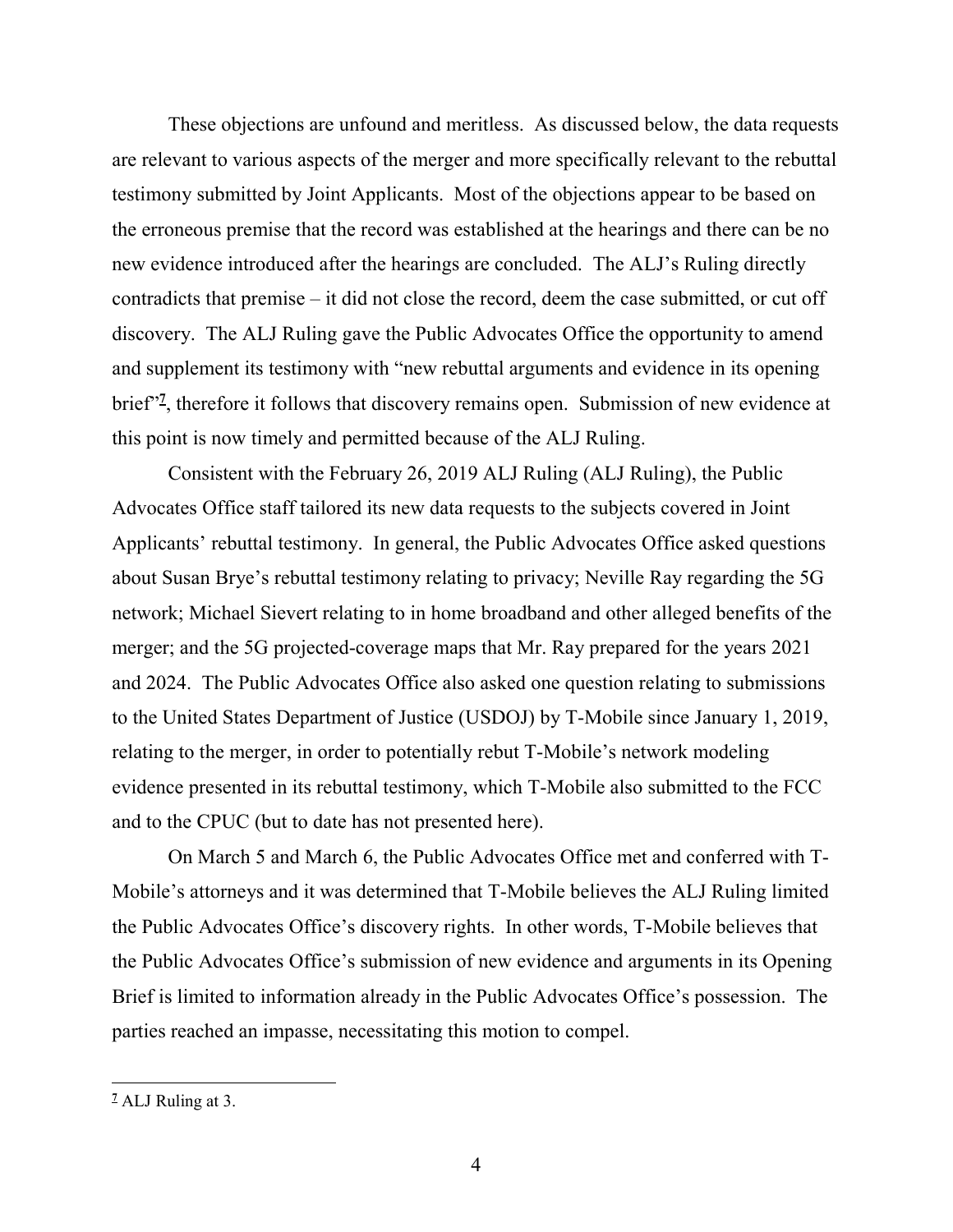The Public Advocates Office requests that T-Mobile be ordered to provide responses that are responsive to the data requests, and to remove any objections. Timely responses are required immediately in order for the Public Advocates Office to prepare its sur-rebuttal evidence and arguments for its Opening Brief. A proposed order is attached.

#### **II. MEET AND CONFER**

Rule 11.3 provides that parties should meet and confer in good faith to informally resolve the dispute prior to a motion to compel. The Public Advocates Office has met this requirement.

The ALJ Ruling partially granting the Public Advocates Office's motion was issued on February 26, 2019. On that day, the Public Advocates Office contacted T-Mobile's attorneys by email and inquired as to whether T-Mobile intended to supplement its responses to data requests, on the grounds that the ALJ Ruling granted the Public Advocates Office's request for more time to submit additional evidence and arguments. The email included a request to meet and confer immediately.

Counsel for T-Mobile indicated that they were out of town and/or unavailable from February 27 to March 4, but that they could meet and confer on March 5. On March 5 and March 6, the Public Advocates Office met with attorneys from T-Mobile to discuss DR-010 and DR-011.

During the meet and confer, T-Mobile indicated that they believe the discovery window is closed, and that it is inappropriate for the Public Advocates Office to propound additional data requests after the hearings have been concluded because the ALJ Ruling did not expressly provide the Public Advocates Office's with the right to seek additional information. T-Mobile stated that the Public Advocates Office's "additional evidence and arguments" for its Opening Brief is limited to information already in its possession. T-Mobile also stated that the general areas of inquiry in the data requests were covered in responses to prior data requests, although they acknowledged that the specific questions were not asked before. T-Mobile further inquired as to the

5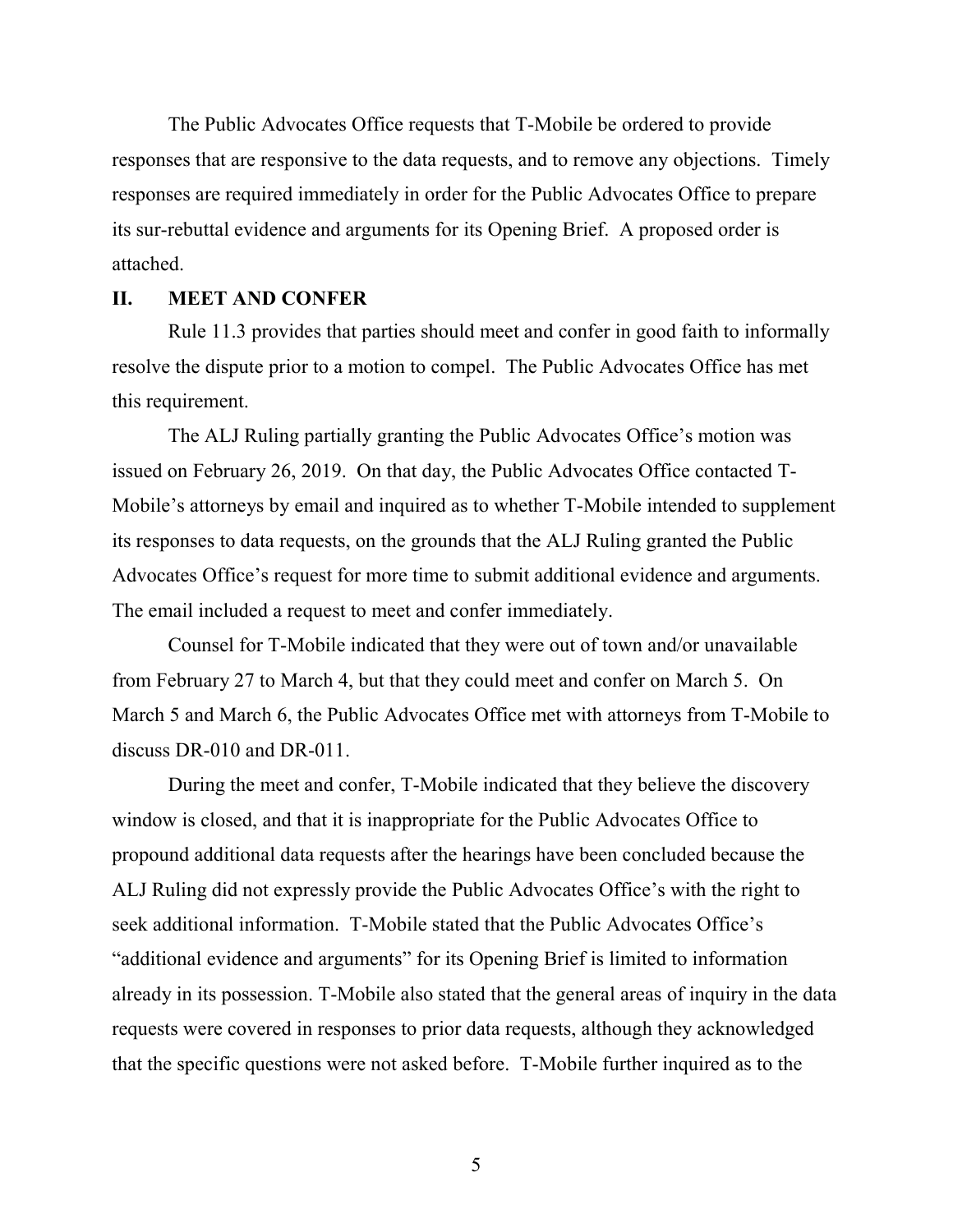relevance of the data requests, because they do not understand how the information being sought is relevant to the proposed merger.

The Public Advocates Office stated in response that discovery was never closed, and that the ALJ Ruling did not state that the Public Advocates Office was prohibited from seeking additional information. The Public Advocates Office explained that the information being sought is to supplement, verify, and clarify the statements made by T-Mobile in its witnesses' rebuttal testimony, as permitted by the ALJ Ruling. The Public Advocates Office also explained how the information being sought is relevant to the central issue of whether the merger is in the public interest (as defined by the Scoping Ruling).

The parties reached an impasse and it was determined that T-Mobile would not provide substantively responsive answers.

## **III. T-MOBILE'S GENERAL OBJECTIONS ARE UNFOUNDED AND MERITLESS**

T-Mobile made several objections that are not specific to one data request, but are repeated and incorporated by reference in successive responses. These are essentially timeliness objections, resting on the premise that evidentiary hearings automatically cut off discovery, and therefore no new additional information may be presented by the Public Advocates Office. However, these objections are unfounded and contradicted by the ALJ's Ruling. In addition, as noted by the ALJ Ruling the suggestion to put additional evidence and arguments in opening and reply briefs was suggested by T-Mobile.

T-Mobile's general timeliness objections include:

- "Untimely and unduly burdensome" because "Cal PA failed to seek the requested information until after the conclusion of the hearings;"
- "Procedurally improper and inconsistent with basic principles of due process as… all testimony has been submitted and admitted into the record, and the hearings for these proceedings have been concluded";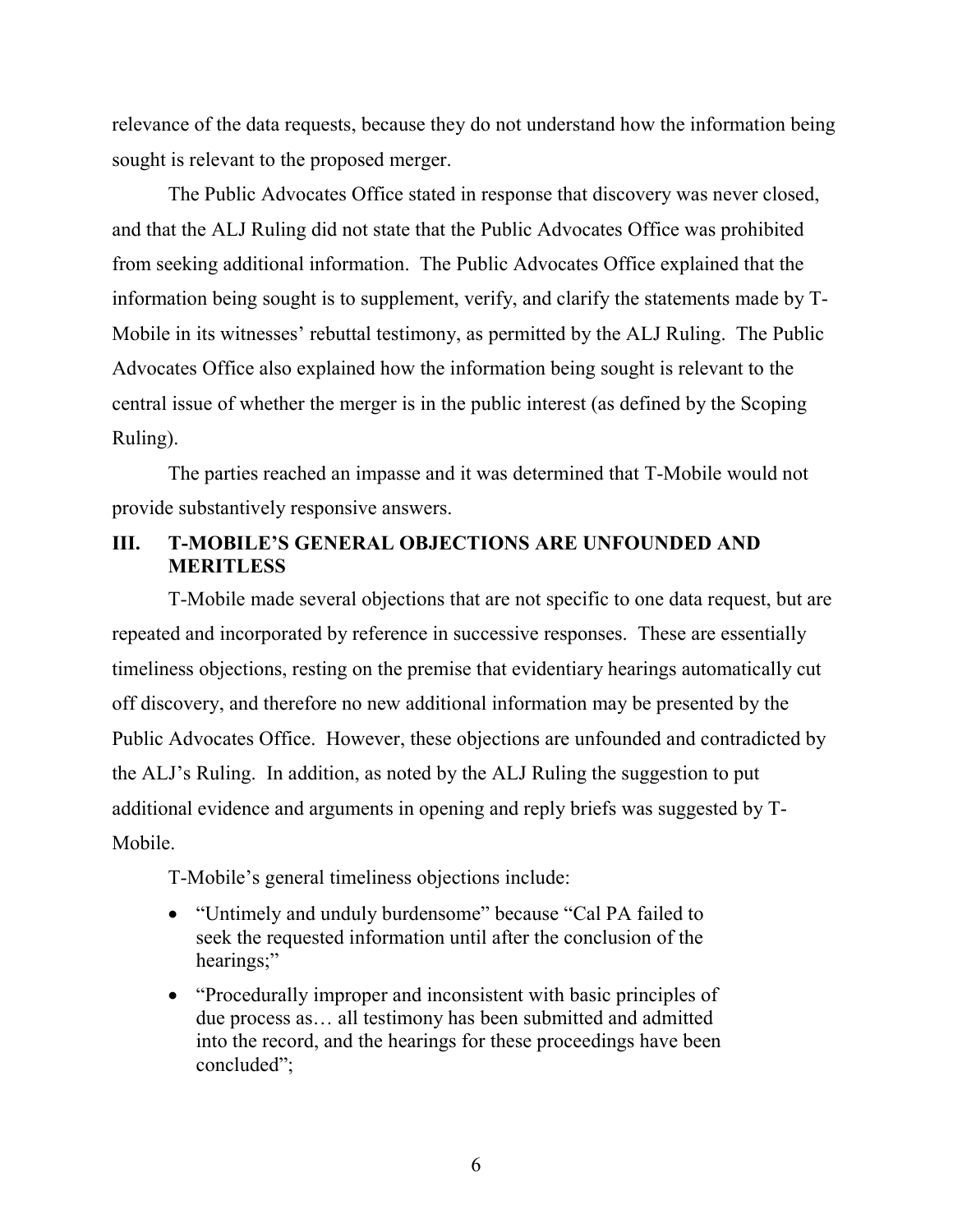- "Cal PA was clearly aware of this subject prior to the submission of any rebuttal testimony… there is no justification for seeking such information at this stage in the proceeding;"
- The data requests appear "to be an improper attempt to extend the procedural schedule established by the Commission for these proceedings and divert T-Mobile from the important task of preparing its post-hearing brief."**<sup>8</sup>**

None of these objections have merit. T-Mobile's objection that the data requests are an improper attempt to extend the procedural schedule is no longer well-taken now that the procedural schedule as been extended by the ALJ Ruling. Parties now have until March 29, 2019 to prepare opening briefs, thus the schedule has already been extended.

The objection that the data requests are untimely and unduly burdensome because hearings have concluded is also unfounded. The motion to amend and supplement testimony was necessitated by the large amount of information provided by T-Mobile 4 business days prior to hearings. As stated in the ALJ Ruling, "the sheer volume of the material together with the complexity of the subject matter has worked a disadvantage to Cal Advocates that requires a remedy." It was not possible to propound new data requests in the 4 days between receiving the rebuttal testimony and the first day of hearings. The ALJ Ruling extended the deadline for submitting new evidence, so the data requests are now timely.

The objection that the data requests are "procedurally improper" because "all testimony has been submitted and admitted into the record" is simply incorrect. The ALJ Ruling grants the Public Advocates Office's request for more time and allows "additional evidence and arguments" to be presented on March  $29<sup>th</sup>$  – thus keeping the record open for additional evidence.**<sup>9</sup>** Therefore, it is simply wrong that all testimony and evidence have been submitted into the record.

<sup>&</sup>lt;sup>8</sup> These objections are stated in response to DR-010, Question 1, and then repeated by reference throughout both DR-010 and DR-011.

**<sup>9</sup>** February 26, 2019 ALJ Ruling at 3.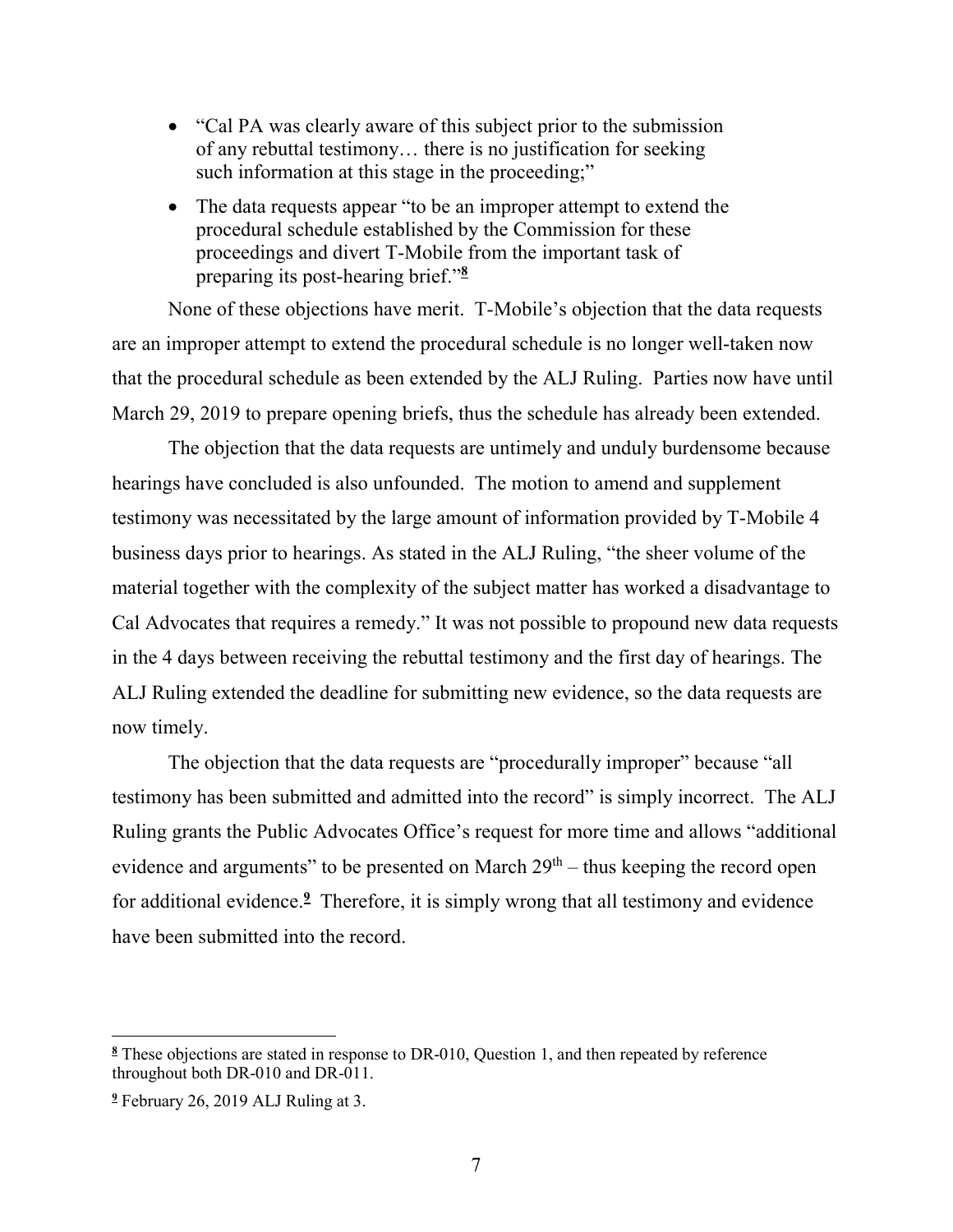Had ALJ Bemesderfer intended to exclude the introduction of new evidence, the February 26, 2019 Ruling would have either specifically stated so or only provided for the introduction of "new rebuttal arguments", rather than "new rebuttal arguments and evidence." Moreover, as a matter of law, providing additional time to review and respond to the voluminous rebuttal testimony would not address the due process infringement without the opportunity to introduce new evidence. Because it is illogical and contrary to both the expressed language and stated intent of the ALJ Ruling, T-Mobil's rationale for refusing to provide discovery ignores the ALJ's ruling and is not well taken.

T-Mobile's argument that the Public Advocates Office was "clearly aware of this subject prior to the submission of any rebuttal testimony" has been rejected. That argument was raised in Joint Applicants' opposition to the motion and not accepted. In any event, the ALJ Ruling renders this argument irrelevant because "regardless of whether Joint Applicants' rebuttal testimony contains new evidence and arguments,"<sup>10</sup> the sheer volume of rebuttal testimony works a "disadvantage" to the Public Advocates Office that requires a remedy. Also, "clearly aware" is not a recognizable legal objection to discovery.

As the Public Advocates Office argued in its Reply to Joint Applicants' response to the motion, "While some of the information may have been provided in discovery a few weeks prior to the Public Advocates Office's testimony, the narrative descriptions, explanations of benefits, arguments about the new 5G network, and other alleged benefits, were not provided prior to rebuttal testimony." Thus, it is not correct that the Public Advocates Office was "clearly aware" of the specific facts and arguments in Joint Applicants' rebuttal testimony prior to receiving it.

The above objections are unfounded and meritless. The data requests are now timely because the ALJ Ruling permits the Public Advocates Office to submit additional

 $\overline{a}$ 

**<sup>10</sup>** ALJ Ruling at 3.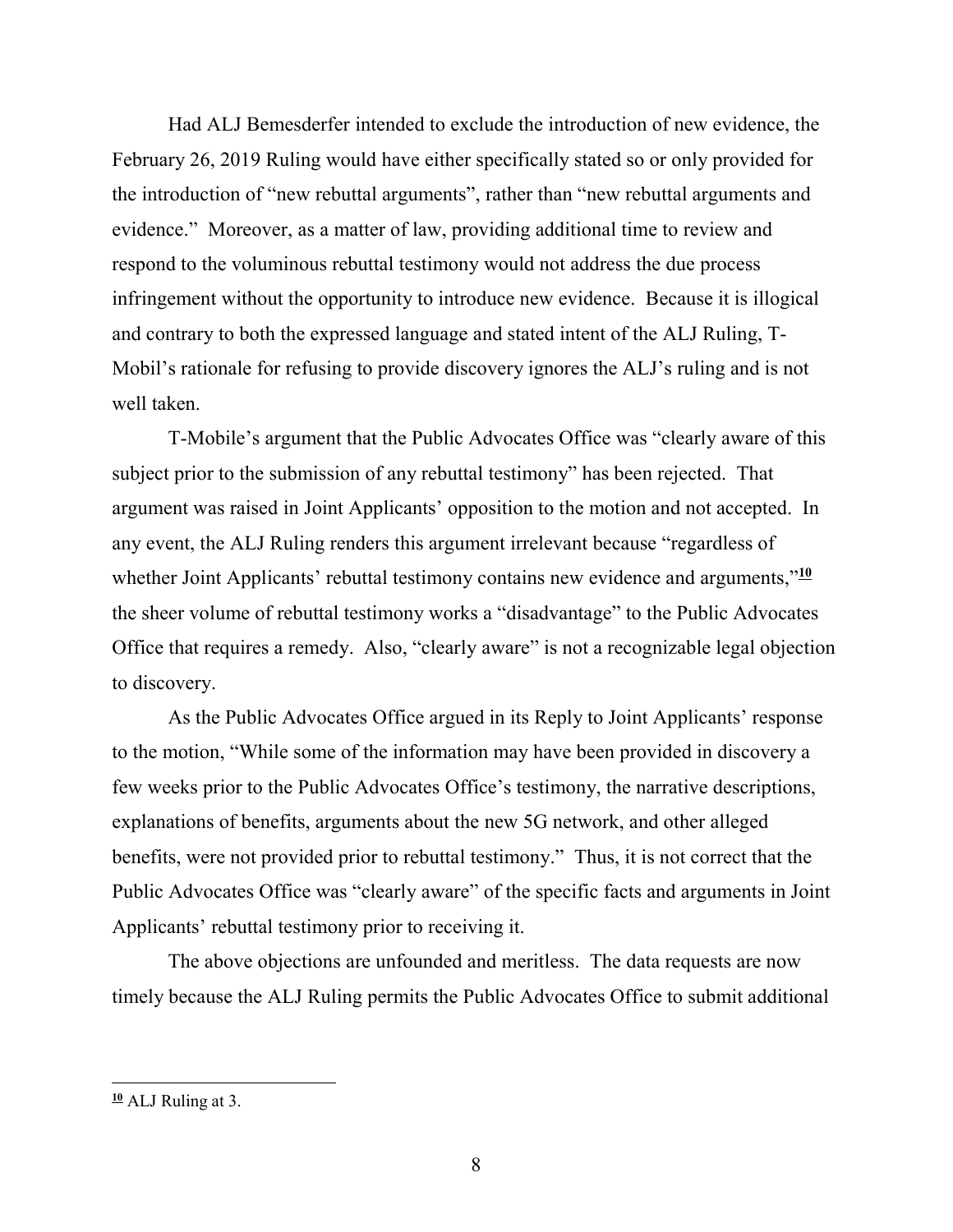evidence and arguments on March 29. T-Mobile should be required to remove them and provide substantive responses.

### **IV. THE DATA REQUESTS ARE RELEVANT AND AIMED AT SUPPLEMENTING, VERIFYING, AND CLARIFYING T-MOBILE'S REBUTTAL TESTIMONY**

T-Mobile also objected on the grounds that the Public Advocates Office's data requests are not relevant. However, all of the data requests were aimed at supplementing, verifying, and clarifying the Joint Applicants' rebuttal testimony, and are relevant to the Commission's inquiry into whether the merger is in the public interest. The data requests DR-010 and DR-011 are attached, and the relevance of the data requests is discussed below.

**Privacy**. The Public Advocates Office DR-010 includes 18 questions directed at T-Mobile's privacy witness Susan Brye's rebuttal testimony. Questions 10-1 to 10-18 are all relevant to Scoping Ruling Issue #14 "Would the benefits of the merger likely exceed any detrimental effects?" The Public Advocates Office's witness Kristina Donnelly prepared a chapter of testimony entirely relating to privacy concerns if the proposed merger is approved. On February 8, at the close of hearings, her testimony was stipulated to be entered into the record by Joint Applicants without objection. T-Mobile presented testimony from Susan Brye regarding privacy as well. It makes no sense to argue that questions relating to privacy are completely irrelevant, when T-Mobile's own witness devoted an entire chapter about the New T-Mobile's privacy policies in California.

Nevertheless, T-Mobile includes the following general objection (which it repeated for every privacy question, 10-1 to 10-18):

"T-Mobile further objects to this Data Request on the grounds it seeks information which is neither relevant to the pending Wireline or Wireless Applications nor reasonably calculated to lead to the discovery of relevant information as, among other things, neither T-Mobile's Third-Party Risk Management ("TPRM") Program, nor the number of third-party providers that have been vetted under that Program and thus have access to certain customer data, is merger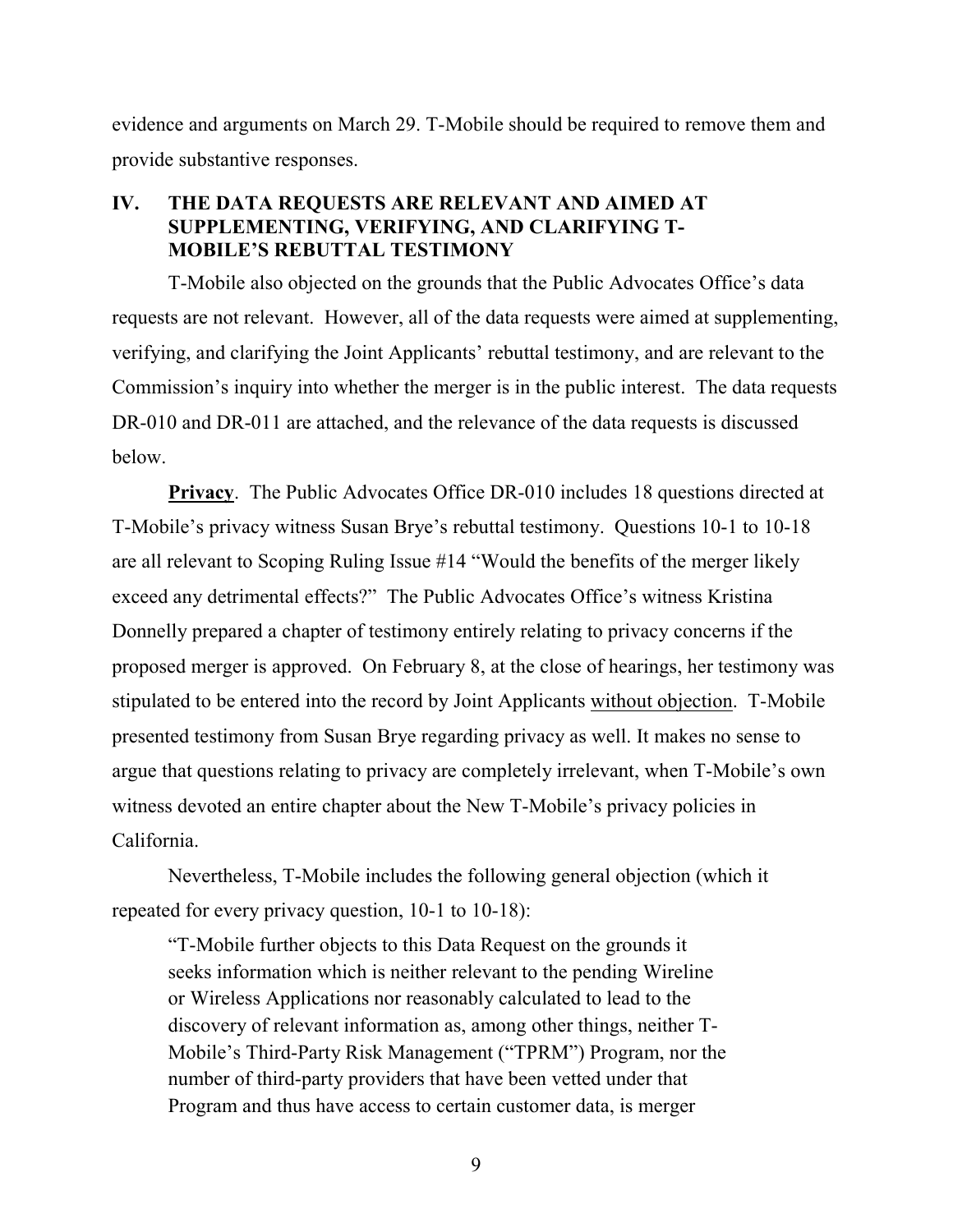dependent and neither have any bearing on the Sprint Wireline Application or any appropriate review of the Sprint Wireless Transfer Notification."

In other words, T-Mobile objects that its TPRM Program nor third-parties that have access to customer data have no relevance to this proceeding. However, this cannot be the case because T-Mobile did not object to Ms. Donnelly's privacy testimony and also provided its own witness on privacy.

The Public Advocates Office's data requests regarding privacy are aimed at supplementing, verifying, and clarifying Ms. Brye's testimony. For example, question 10-8 states: "On page 3, line 23 of Susan Brye's Rebuttal Testimony, Ms. Brye references "other assessments," besides the Cyber Assessment. Please provide a comprehensive list of all assessments T-Mobile conducts when evaluating the risks posed by third-party suppliers.

Question 10-1 requests a list of third-parties that have access to T-Mobile customer data, and 10-2 requests a list of third-party subcontractors that have access to T-Mobile customer data. Similarly, all of the questions in 10-4 to 10-18 relate to T-Mobile's privacy policies. See Attachment A to this motion, which contains a complete copy of all of the requests and responses.

Objections to Questions 10-1 to 10-18 on the grounds of relevance are improper because privacy is a subject matter in the scope of this proceeding; they should be removed, and the questions should be answered.

**5G Network**. DR-011, Questions 11-1 through 11-6, directly relate to Mr. Ray's rebuttal testimony regarding the proposed 5G network. During the hearings, there was a substantial amount of cross-examination of Mr. Ray about the projected 5G coverage maps by California county for T-Mobile, Sprint, and the New T-Mobile, which Mr. Ray included in his rebuttal testimony. Although some of the count maps had been provided previously, Mr. Ray's testimony about the maps, as well as the alleged benefits of the projected 5G network rollout, had not been previously provided. The Public Advocates

10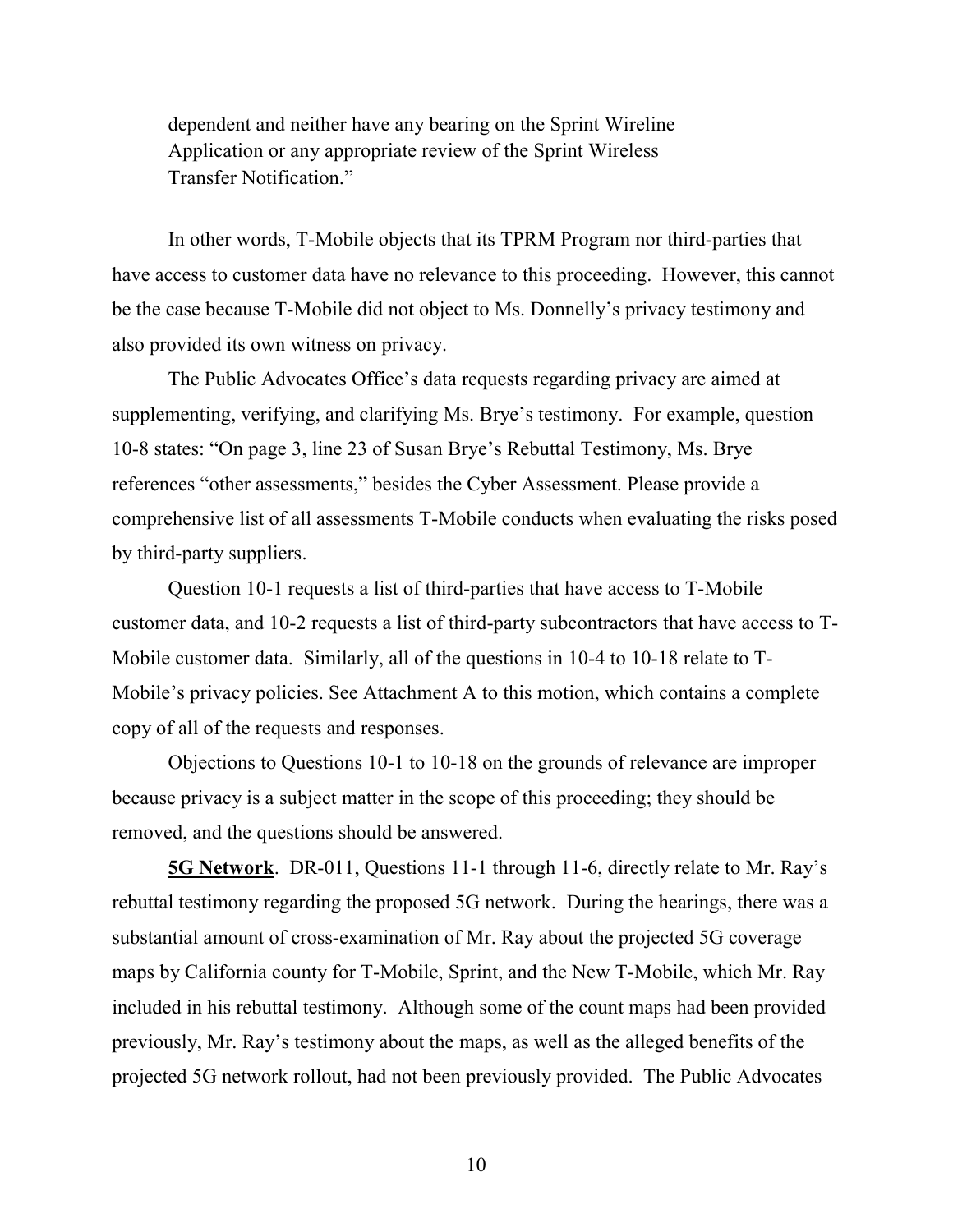Office's questions relating to Mr. Ray's testimony are all aimed at supplementing, verifying, and clarifying Mr. Ray's rebuttal and cross-examination testimony.

For example, 11-1 states: "Provide the dollar amount of the investment that standalone T-Mobile projects it will make in 5G facilities to achieve the 5G coverage shown on the map for each California county through and including the time frame identified as "2021"."

T-Mobile objected on the grounds that the data request is: "neither germane to the pending Wireline or Wireless Applications nor is reasonably calculated to lead to the discovery of relevant information as projected county-specific capital expenditure – even if such information existed which it does not – has no reasonable bearing on whether the transfer of Sprint Wireline is adverse to the public interest or to any appropriate review of the Sprint Wireless Transfer Notification."

In other words, T-Mobile objects that its dollar investments to achieve 5G coverage are irrelevant. However, T-Mobile has repeatedly touted the dollar amount of investments it will make after the merger to bring about a 5G network. In the wireless Application, Joint Applicants state: "New T-Mobile will use these synergies to invest nearly \$40 billion to bring the Combined Company into the 5G era over the next three years."**11** Furthermore, Joint Applicants compare and contrast their investment postmerger with what it would be if there is no merger: "The merger provides over \$43 billion ... to accelerate and deliver a superior 5G network that will be better and more expansive than anything the companies could deliver on their own."**<sup>12</sup>** Clearly, questions regarding planned investments by the standalone companies in the 5G network are relevant to this proceeding.

**In-home broadband**. T-Mobile did not object on relevance grounds to the data requests relating to Mr. Sievert's rebuttal testimony (10-21 through 10-25, and 10-32).

**<sup>11</sup>** Wireless Application 18-07-012 at 3.

**<sup>12</sup>** Ibid.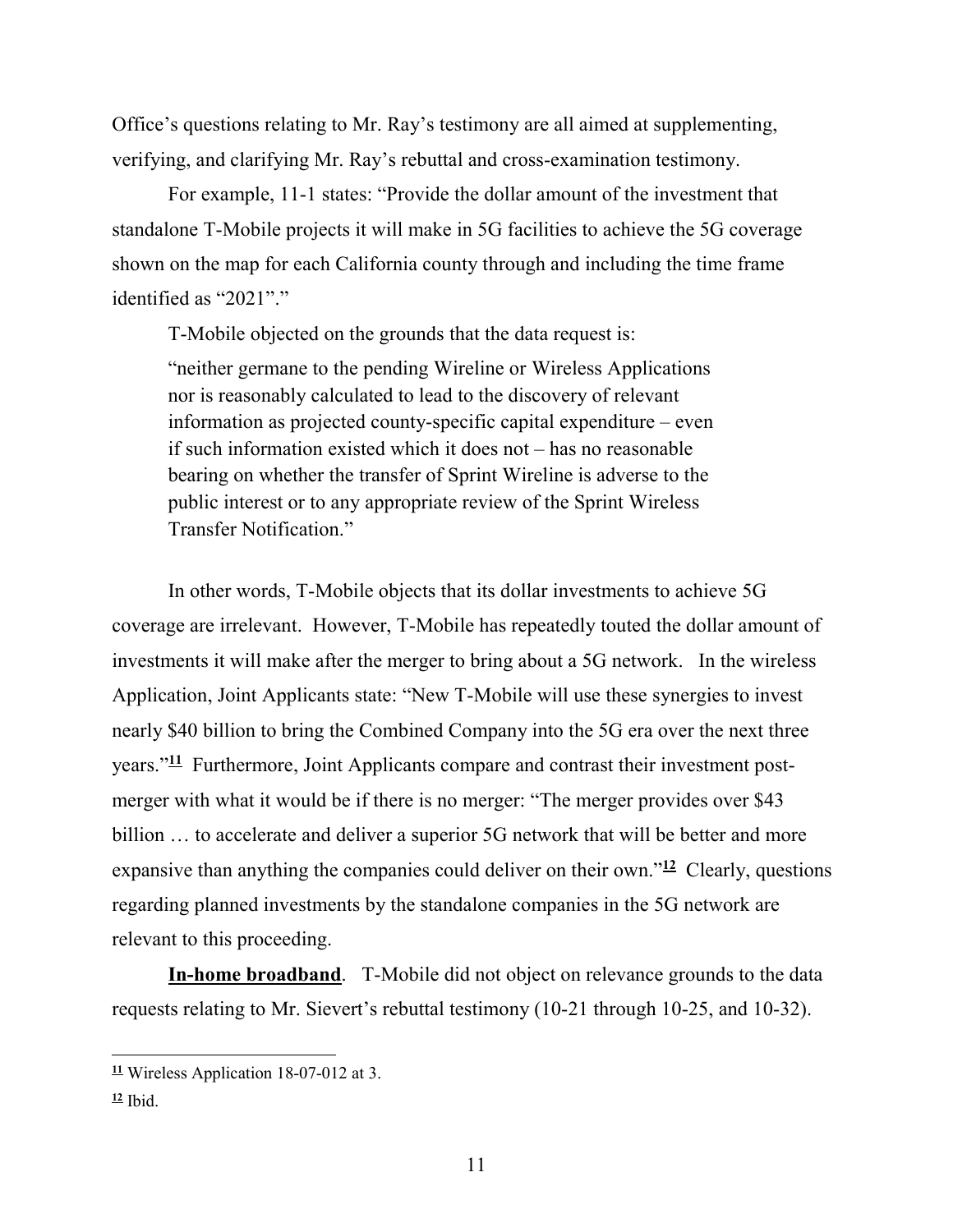**USDOJ documents**. In data request 10-20, the Public Advocates Office requested all documents relating to the merger that T-Mobile has provided to the USDOJ after January 1, 2019. T-Mobile objects to 10-20 on the grounds that it:

"seeks information which is neither relevant to the pending Wireline or Wireless Applications nor reasonably calculated to lead to the discovery of relevant information. Among other things, all of the T-Mobile and Sprint testimony in these proceedings has been submitted and there is no reference to any document provided to the Department of Justice in that testimony that has not already been produced in this proceeding."

In effect, T-Mobile believes that no documents provided by T-Mobile to the USDOJ have any relevance here, merely because they have never been provided to the Commission before. However, the Public Advocates Office's data request is limited to the time period AFTER January 1, 2019, so it does not include documents submitted last fall to the FCC (which have already been provided).

Although the objection mentions "relevance", this objection is not because the documents themselves are inadmissible. The objection appears to be based solely on the fact that they have not been introduced here to date, which is not a reasonable relevance objection.

#### **V. THE DATA REQUESTS ARE NOT SO VAGUE AND AMBIGUOUS THAT THEY CANNOT BE ANSWERED**

T-Mobile objects to many words and phrases that have ordinary, common sense meanings. For example, T-Mobile objects that the phrases "third-party companies" and "access" are so vague and ambiguous that the questions cannot be answered.**<sup>13</sup>** T-Mobile also objects that the following terms are too vague and ambiguous to understand: "documents You produced"; "all communications"; "data"; "evidence"; "above figures". T-Mobile objected to the phrase "first create" in the question "When did T-Mobile first create the 4G LTE network model on page 26 of Mr. Ray's testimony?"; and also to the

<sup>&</sup>lt;sup>13</sup> In context, the question is: "How many third-party companies have access to T-Mobile customer data?"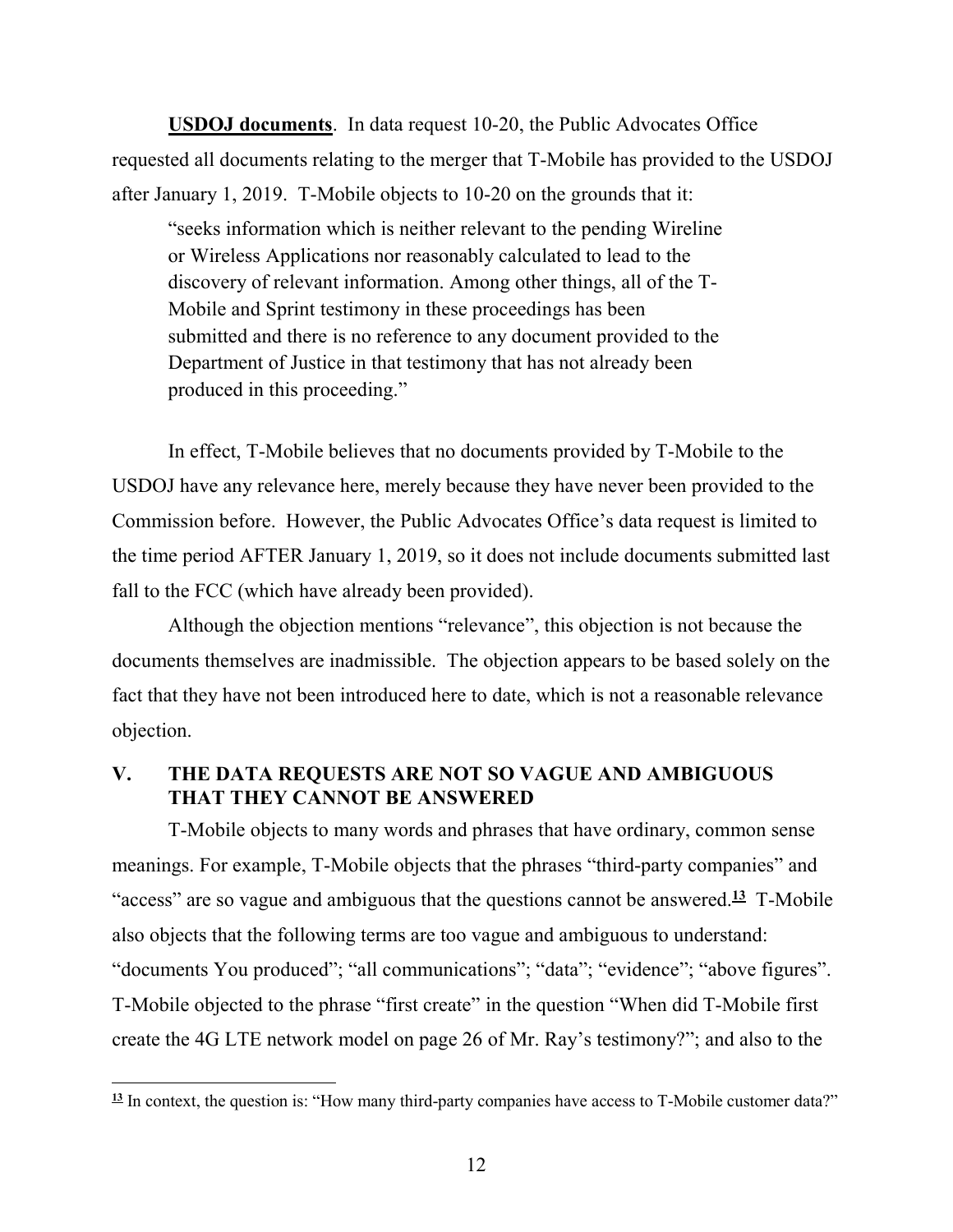phrase "dollar amount of the investment" that T-Mobile will make in "5G facilities to achieve 5G coverage shown on the map for each California county." However, these terms and phrases are commonly used and T-Mobile can give them normal everyday meaning in their answers. The terms are not so vague and ambiguous that they cannot be understood.

## **VI. THE DATA REQUESTS HAVE NOT BEEN ANSWERED IN PAST RESPONSES FROM T-MOBILE**

Finally, T-Mobile objects on the grounds that many of the data requests have already been responded to, and provides a list of citations to prior responses. However, the Public Advocates Office has carefully reviewed each of the citations, and none of them provide the information sought in the data request.

In the meet and confer, counsel for T-Mobile acknowledged that the specific data being sought had not been provided previously. Instead, T-Mobile stated that the objections were intended to point out that the general topic of the data request had been covered previously.

For example, 10-3 asks: "Please provide a detailed description of how T-Mobile tracks and monitors its third-party relationships." In response, T-Mobile objected that: "T-Mobile further objects to this Data Request to the extent it is duplicative of Cal PA's numerous privacy-related DRs, including but not limited to DRs 1-82 to 1-84, 1-96 to 1-111, 2-33, 4-22, 4-24 to 4-27 and 7-3 to 7-25." T-Mobile repeated this objection by reference for every privacy-related data request. When asked whether T-Mobile intended to say that somewhere in this list of responses to data requests, there was an answer to the question about how it tracks its third party relationships. Counsel for T-Mobile stated that no answer had been provided, but the general topic had been covered (in their opinion).

Based upon the review by the Public Advocates Office staff, none of the citations by T-Mobile provide answers to its questions.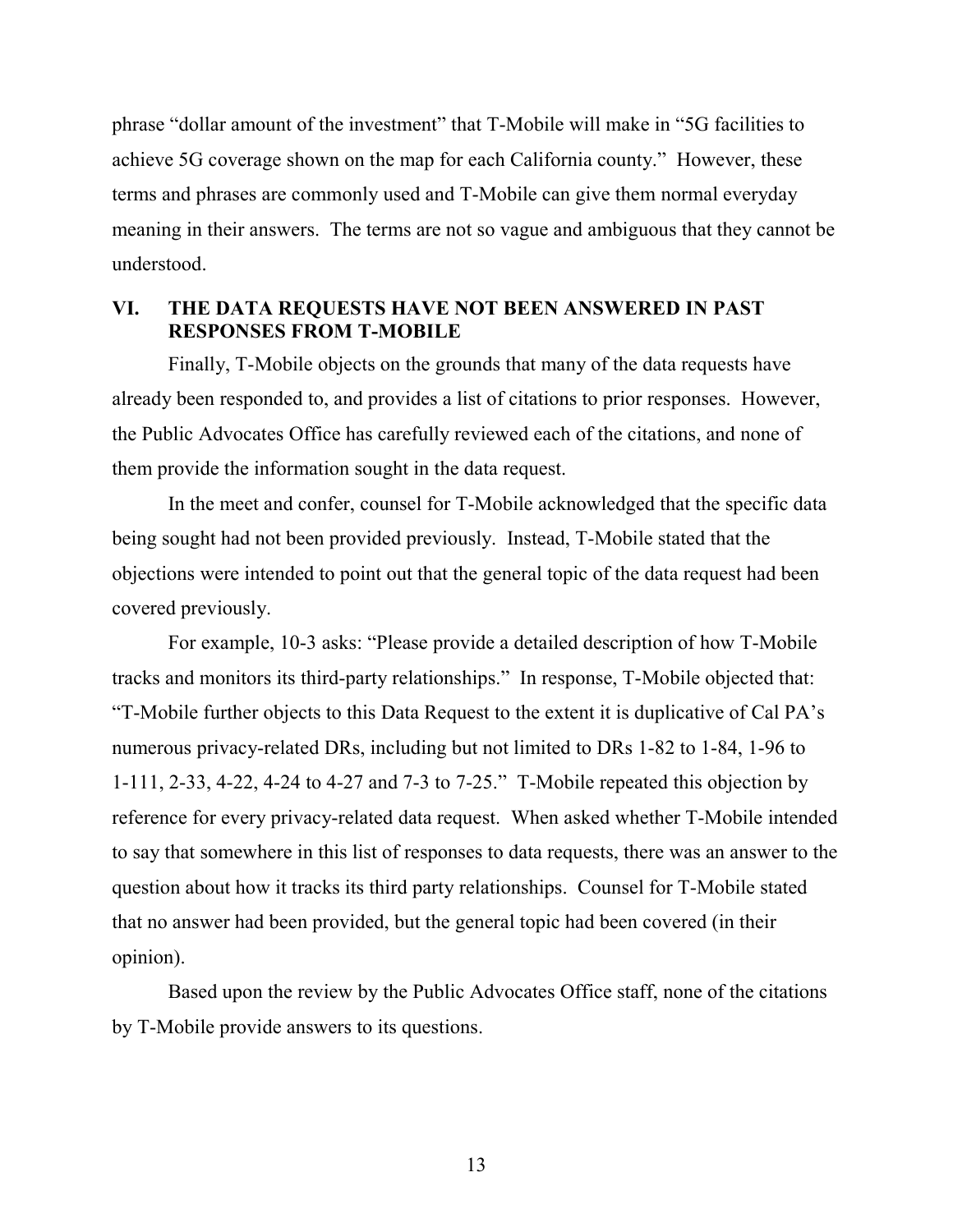#### **VII. CONCLUSION**

The deadline for opening briefs is March 29, 2019, and the Public Advocates Office staff requires immediate answers to its data requests (which are already well past due). T-Mobile's argument that no new evidence is allowed after the hearings is simply not supported by the ALJ Ruling, and makes no sense. The ALJ Ruling expressly permits the Public Advocates Office to include new additional evidence in the opening briefs. The Public Advocates Office is not limited to evidence which it already had in its possession prior to receiving the rebuttal testimony (which was the underlying cause of the motion for additional time to amend and supplement testimony in the first place). The voluminous rebuttal testimony submitted only 4 business days before the hearings made it impossible for the Public Advocates Office to adequately present a response, because it allowed for no time to do additional data requests or conduct any meaningful analysis. The ALJ Ruling provided additional time, and thus new discovery is necessary, as permitted by Section 309.5 which contains no time limits on the Public Advocates Office's authority to obtain information.

Respectfully submitted,

/s/ TRAVIS T. FOSS TRAVIS T. FOSS,

Attorney for the Public Advocates Office

California Public Utilities Commission 505 Van Ness Avenue San Francisco, CA 94102 Phone: (415) 703-1998 Email: travis.foss@cpuc.ca.gov

March 7, 2019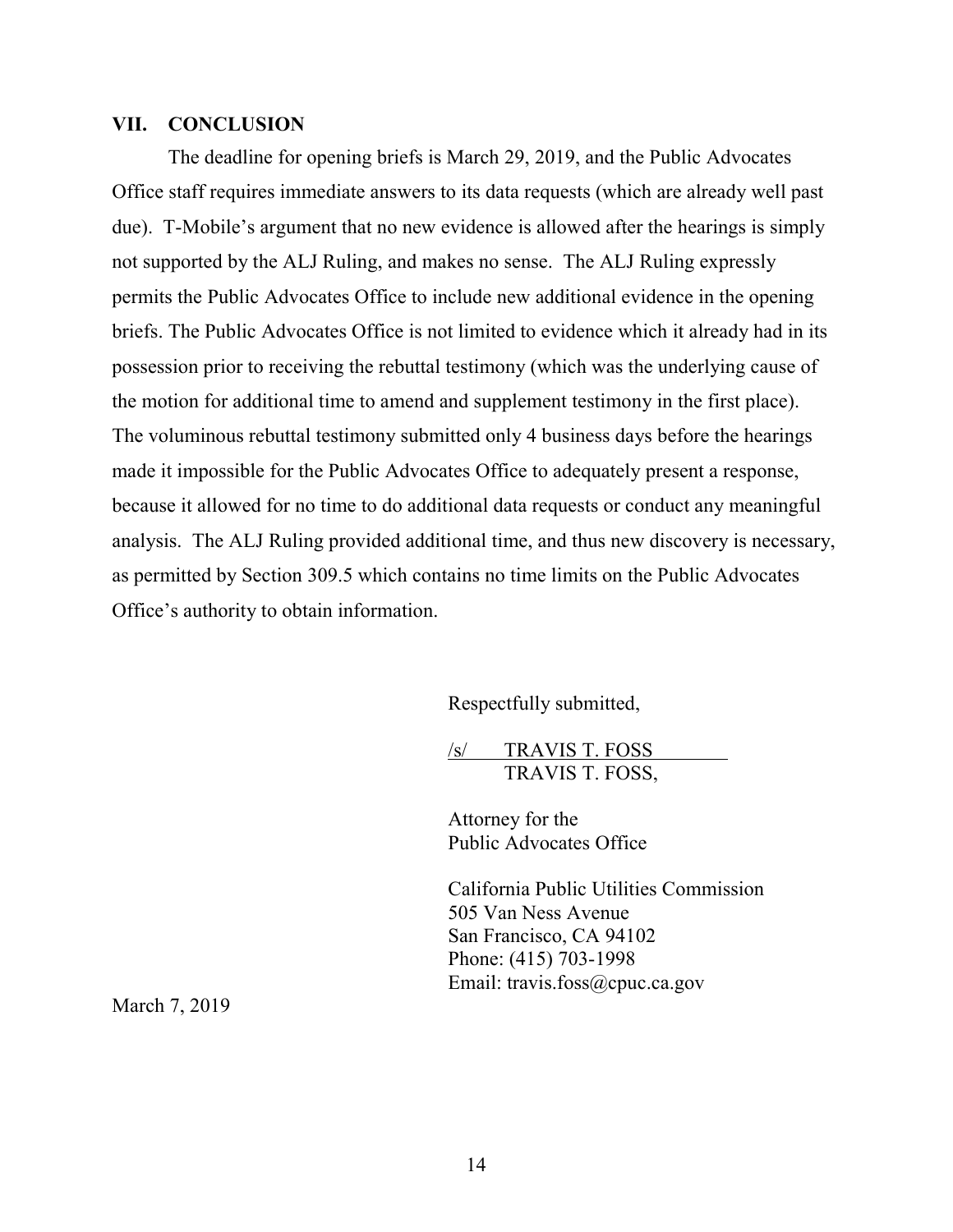### BEFORE THE PUBLIC UTILITIES COMMISSION OF THE STATE OF CALIFORNIA

In the Matter of the Joint Application of Sprint Communications Company L.P. (U-5112) and T-Mobile USA, Inc., a Delaware Corporation, For Approval of Transfer of Control of Sprint Communications Company L.P. Pursuant to California Public Utilities Code Section 854(a).

Application 18-07-011

And Related Matters. Application 18-07-012

#### **[PROPOSED] ORDER GRANTING MOTION TO COMPEL**

On March 7, 2019, the Public Advocates Office filed a motion to compel responses to data requests against T-Mobile USA, Inc. (T-Mobile). Parties have met and conferred and have been unable to resolve their differences.

Public Utilities Code Section 309.5(e) authorizes the Public Advocates Office to obtain "any information it deems necessary to perform its duties," without limitation by time. T-Mobile states that discovery is closed after the conclusion of hearings in this proceeding, and therefore the data requests propounded by the Public Advocates Office after the hearings are untimely. However, on February 26, 2019, I granted a motion by the Public Advocates Office for additional time to digest the voluminous amount of new information provided by Joint Applicants, and permitted the Public Advocates Office to include new additional evidence and arguments in its opening briefs. Therefore, the discovery window remains open and the data requests are not untimely. The Public Advocates Office may obtain new information that it does not currently have in its possession, and provide it in its opening brief.